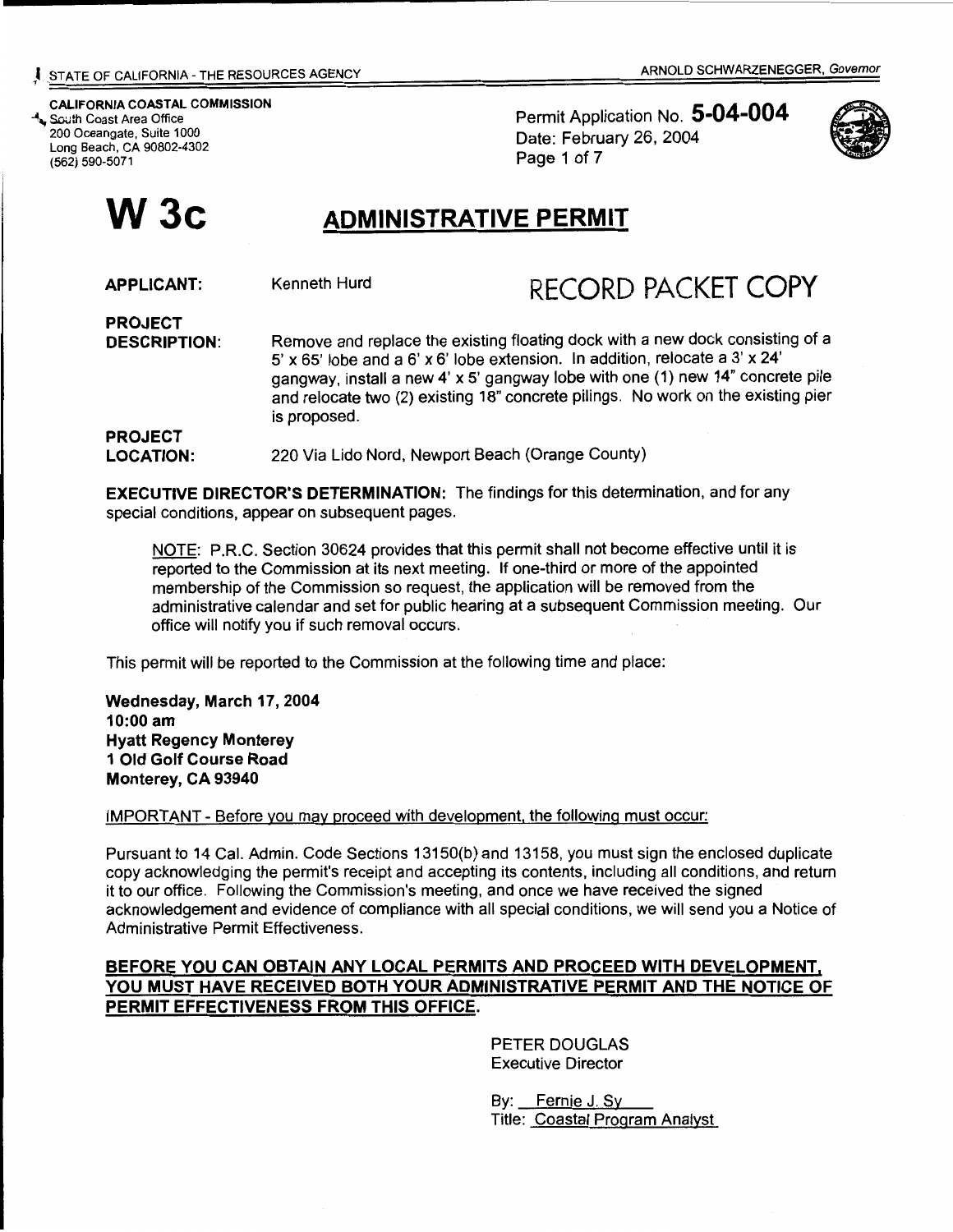#### **STANDARD CONDITIONS:**

- 1. Notice of Receipt and Acknowledgment. The permit is not valid and development shall not commence until a copy of the permit, signed by the permittee or authorized agent, acknowledging receipt of the permit and acceptance of the terms and conditions, is returned to the Commission office.
- 2. Expiration. If development has not commenced, the permit will expire two years from the date this permit is reported to the Commission. Development shall be pursued in a diligent manner and completed in a reasonable period of time. Application for extension of the permit must be made prior to the expiration date.
- 3. Interpretation. Any questions of intent or interpretation of any term or condition will be resolved by the Executive Director or the Commission.
- 4. Assignment. The permit may be assigned to any qualified person, provided assignee files with the Commission an affidavit accepting all terms and conditions of the permit.
- 5. Terms and Conditions Run with the Land. These terms and conditions shall be perpetual, and it is the intention of the Commission and the permittee to bind all future owners and possessors of the subject property to the terms and conditions.

#### **SPECIAL CONDITIONS:** See pages four to seven.

#### **EXECUTIVE DIRECTOR'S DETERMINATION (continued):**

The Executive Director hereby determines that the proposed development is a category of development, which, pursuant to PRC Section 30624, qualifies for approval by the Executive Director through the issuance of an Administrative Permit. Subject to Standard and Special Conditions as attached, said development is in conformity with the provisions of Chapter 3 of the Coastal Act of 1976 and will not have any significant impacts on the environment within the meaning of the California Environmental Quality Act. If located between the nearest public road and the sea, this development is in conformity with the public access and public recreation policies of Chapter 3.

#### **FINDINGS FOR EXECUTIVE DIRECTOR'S DETERMINATION:**

#### **A. Project Description**

1. Project Description

The subject site is located at 220 Via Lido Nord in the City of Newport Beach (Exhibits #1-2). Single-family residences characterize the subject site and the surrounding area. The proposed project (Exhibit #3) involves the following: removing and replacing the existing floating dock with a new dock consisting of a 5' x 65' lobe and a 6' x 6' lobe extension. In addition, relocating a 3' x 24' gangway, installing a new 4' x 5' gangway lobe with one ( 1) new 14" concrete pile and relocating two (2) existing 18" concrete pilings. No work on the existing pier is proposed. The new dock will be constructed of TREX Composite.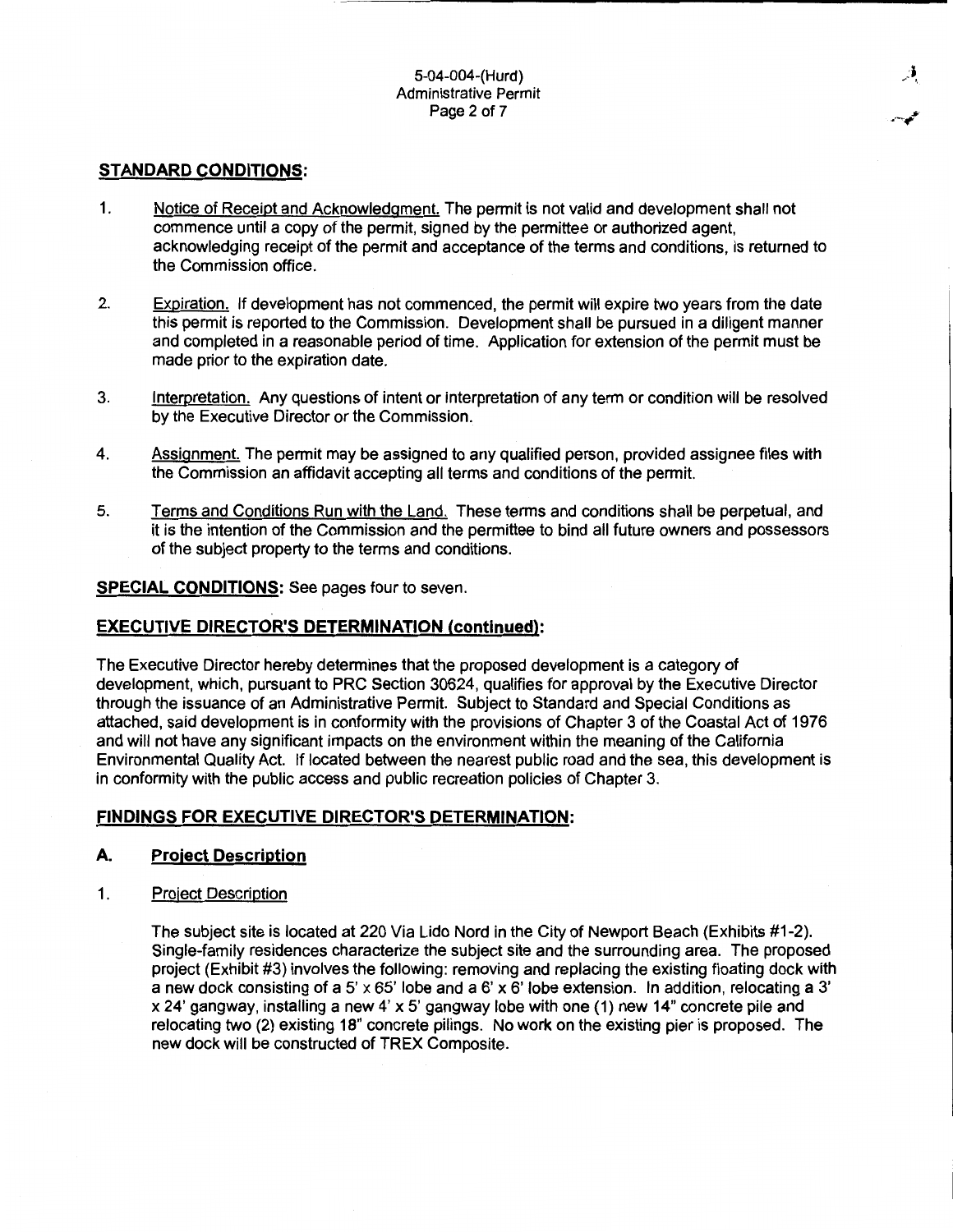#### 5-04-004-( Hurd) Administrative Permit Page 3 of 7

The dock project will be used for boating related purposes to serve a single-family residential development. The site has been surveyed by the City of Newport Beach Harbor Resources Division for eelgrass and no eelgrass was discovered within 15 feet of the project area. The site has not been surveyed for Caulerpa taxilfolia, therefore a pre-construction Caulerpa taxilfolia survey must be conducted. These eelgrass and Caulerpa taxilfolia surveys are valid for a limited period of time (until the next growing season for eelgrass and 90 days for Caulerpa taxilfolia). If construction does not occur within the respective time periods, a subsequent survey will be required. If any eelgrass or Caulerpa taxilfolia are found on the project site, Special Conditions No. 2 and No. 3 identify the procedures necessary to be completed prior to beginning any construction. Coastal public access is available near the site at a walkway at the 300 block of Via Lido Nord, approximately 100 feet east of the project site (Exhibit #2). The proposed project has received an approval in concept from the City of Newport Beach Harbor Resources Division. The Regional Water Quality Control Board (RWQCB) has determined that the proposed project will not adversely impact water quality if standard construction methods and materials are used. The applicant has applied for a permit from the U.S. Army Corps of Engineers.

#### 2. Prior Commission Actions at Subject Site

On April 10, 2001, the Commission approved De-Minimus Waiver 5-01-081-(Hurd) for the reconfiguration and reconstruction of an existing dock, including relocation of a 10' x 14' pier with two (2) 12" "T" piles four feet to the southeast; installation of a 3' x 24' ramp to replace a 3' x 20' ramp; widening of a finger from 4' to 6'; relocation of a 6' x 41' finger to the west; removal of two (2) 12" piles and replacement with two (2) 18" piles to support the existing backwalk and revised finger. No net increase in piles was proposed. The dock would have remained within the U.S. Pierhead Line.

On December 3, 1979, the Commission approved Coastal Development Permit 79-6208 (Kent) for the relocation of a pile.

#### **B. Marine Resources**

.•.

í.

The proposed recreational boat dock development and its associated structures are an allowable and encouraged marine related use. The project design includes the minimum sized pilings and the minimum number of pilings necessary for structural stability. There are no feasible less environmentally damaging alternatives available. As conditioned, the project will not significantly adversely impact eelgrass beds and will not contribute to the dispersal of the invasive aquatic algae, Caulerpa taxifolia. Further, as proposed and conditioned, the project, which is to be used solely for recreational boating purposes, conforms to Sections 30224 and 30233 of the Coastal Act.

#### **C. Water Quality**

The proposed work will be occurring on, within, or adjacent to coastal waters. The storage or placement of construction material, debris, or waste in a location where it could be discharged into coastal waters would result in an adverse effect on the marine environment. To reduce the potential for construction related impacts on water quality, the Commission imposes special conditions requiring, but not limited to, the appropriate storage and handling of construction equipment and materials to minimize the potential of pollutants to enter coastal waters. To reduce the potential for post-construction impacts to water quality the Commission requires the continued use and maintenance of post construction BMPs. As conditioned, the Commission finds that the development conforms to Sections 30230 and 30231 of the Coastal Act.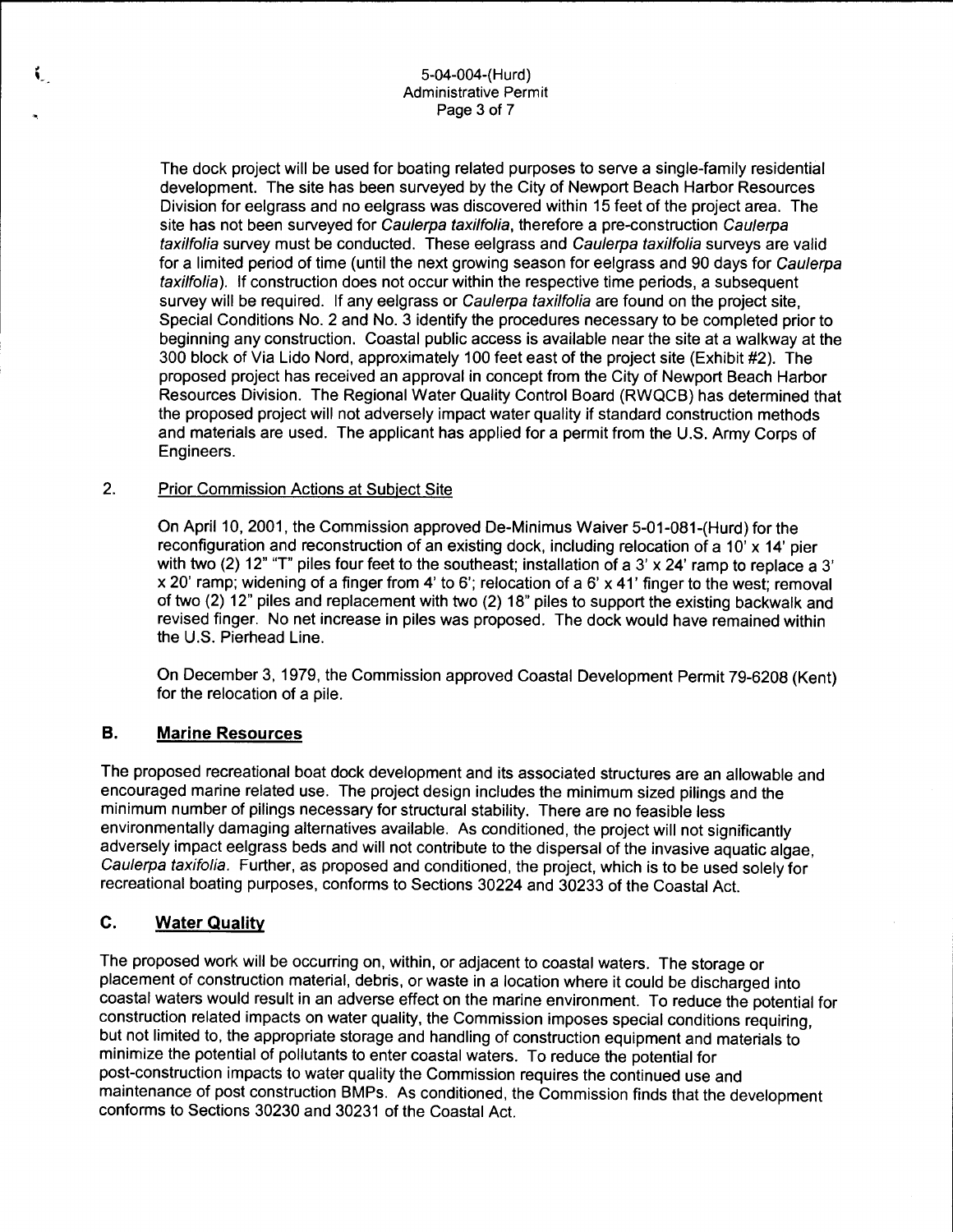#### 5-04-004-(Hurd) Administrative Permit Page 4 of 7

.J

..

#### **D. Local Coastal Program**

The LUP for the City of Newport Beach was effectively certified on May 19, 1982. The certified LUP was updated on January 9, 1990. As conditioned, the proposed development is consistent with Chapter 3 of the Coastal Act and with the certified Land Use Plan for the area. Approval of the project, as conditioned, will not prejudice the ability of the local government to prepare a Local Coastal Program that is in conformity with the provisions of Chapter 3.

#### **E. California Environmental Quality Act (CEQA)**

As conditioned, there are no feasible alternatives or additional feasible mitigation measures available that would substantially lessen any significant adverse effect that the activity may have on the environment. Therefore, the Commission finds that the proposed project, as conditioned to mitigate the identified impacts, is the least environmentally damaging feasible alternative and can be found consistent with the requirements of the Coastal Act to conform to CEQA.

#### **SPECIAL CONDITIONS:**

#### **1. Water Quality**

#### **A. Construction Responsibilities and Debris Removal**

- (1) No construction materials, equipment, debris, or waste will be placed or stored where it may be subject to wave, wind, or rain erosion and dispersion.
- (2) Any and all construction material will be removed from the site within 10 days of completion of construction.
- (3) Machinery or construction materials not essential for project improvements will not be allowed at any time in the intertidal zone.
- (4) If turbid conditions are generated during construction a silt curtain will be utilized to control turbidity.
- (5) Floating booms will be used to contain debris discharged into coastal waters and any debris discharged will be removed as soon as possible but no later than the end of each day.
- (6) Non-buoyant debris discharged into coastal waters will be recovered by divers as soon as possible after loss.

#### **B. Best Management Practices Program**

By acceptance of this permit the applicant agrees that the long-term water-borne berthing of boat(s) in the approved dock and/or boat slip will be managed in a manner that protects water quality pursuant to the implementation of the following BMPs.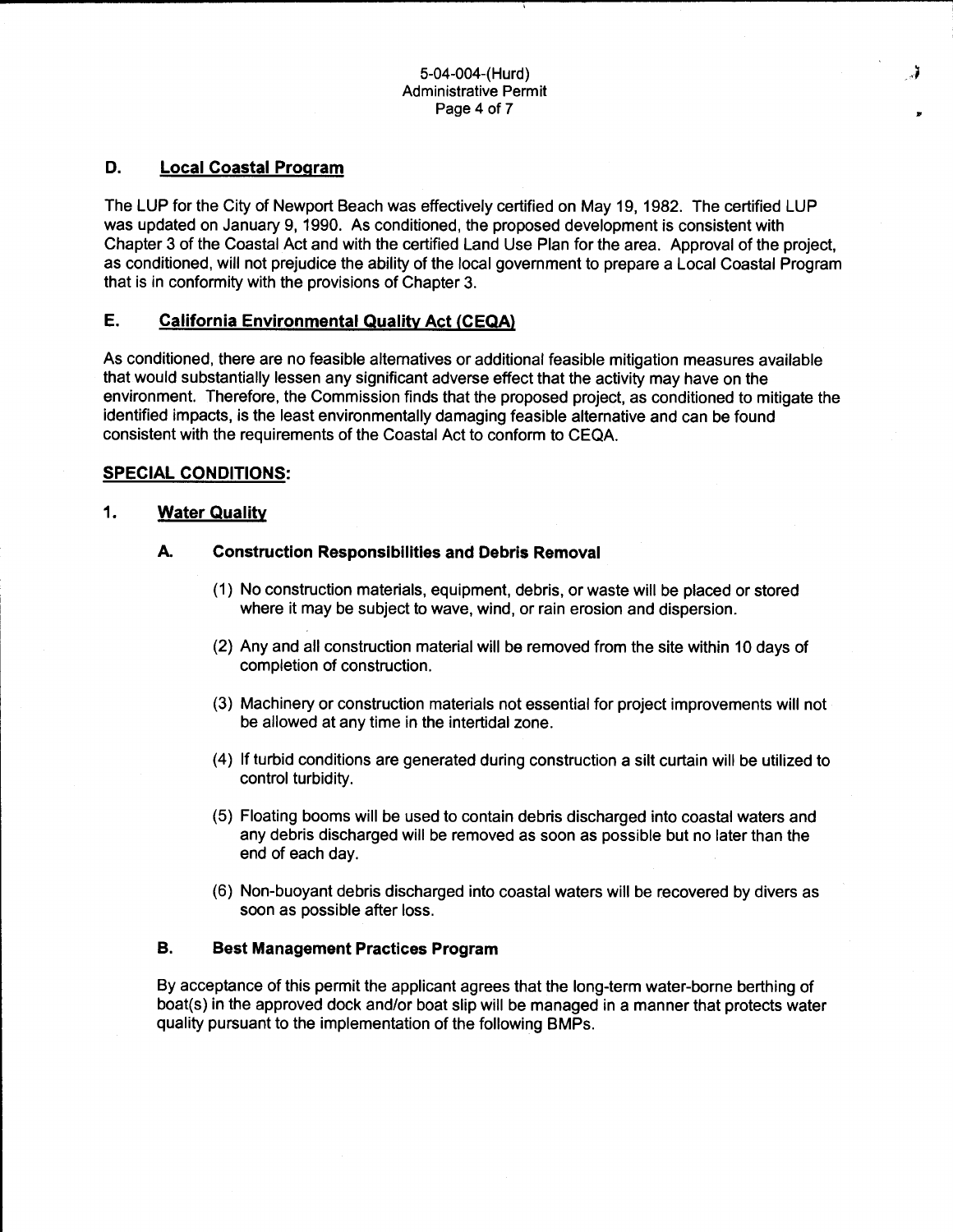#### 5-04-004-(Hurd) Administrative Permit Page 5 of 7

(1) Boat Cleaning and Maintenance Measures:

ĩ.

- a. In-water top-side and bottom-side boat cleaning shall minimize the discharge of soaps, paints, and debris.
- b. In-the-water hull scraping or any process that occurs under water that results in the removal of paint from boat hulls shall be prohibited. Only detergents and cleaning components that are designated by the manufacturer as phosphatefree and biodegradable shall be used, and the amounts used minimized.
- c. The applicant shall minimize the use of detergents and boat cleaning and maintenance products containing ammonia, sodium hypochlorite, chlorinated solvents, petroleum distillates or lye.
- (2) Solid and Liquid Waste Management Measures:
	- a. All trash, recyclables, and hazardous wastes or potential water contaminants, including old gasoline or gasoline with water, absorbent materials, oily rags, lead acid batteries, anti-freeze, waste diesel, kerosene and mineral spirits will be disposed of in a proper manner and will not at any time be disposed of in the water or gutter.
- (3) Petroleum Control Management Measures:
	- a. Oil absorbent materials shall be examined at least once a year and replaced as necessary. The applicant will recycle the materials, if possible, or dispose of them in accordance with hazardous waste disposal regulations. The boaters will regularly inspect and maintain engines, seals, gaskets, lines and hoses in order to prevent oil and fuel spills. Boaters will use preventive engine maintenance, oil absorbents, bilge pump-out services, or steam cleaning services as much as possible to clean oily bilge areas. Bilges shall be cleaned and maintained. Detergents will not be used for cleaning. The use of soaps that can be discharged by bilge pumps is prohibited.

#### **2. Pre-Construction Eelgrass Survey**

**A. Pre Construction Eelgrass Survey.** A valid pre-construction eelgrass (Zostera marina) survey shall be completed during the period of active growth of eelgrass (typically March through October). The pre-construction survey shall be completed prior to the beginning of construction and shall be valid until the next period of active growth. The survey shall be prepared in full compliance with the "Southern California Eelgrass Mitigation Policy" Revision 8 (except as modified by this special condition) adopted by the National Marine Fisheries Service and shall be prepared in consultation with the California Department of Fish and Game. The applicant shall submit the eelgrass survey for the review and approval of the Executive Director within five (5) business days of completion of each eelgrass survey and in any event no later than fifteen (15) business days prior to commencement of any development. If the eelgrass survey identifies any eelgrass within the project area which would be impacted by the proposed project, the development shall require an amendment to this permit from the Coastal Commission or a new coastal development permit.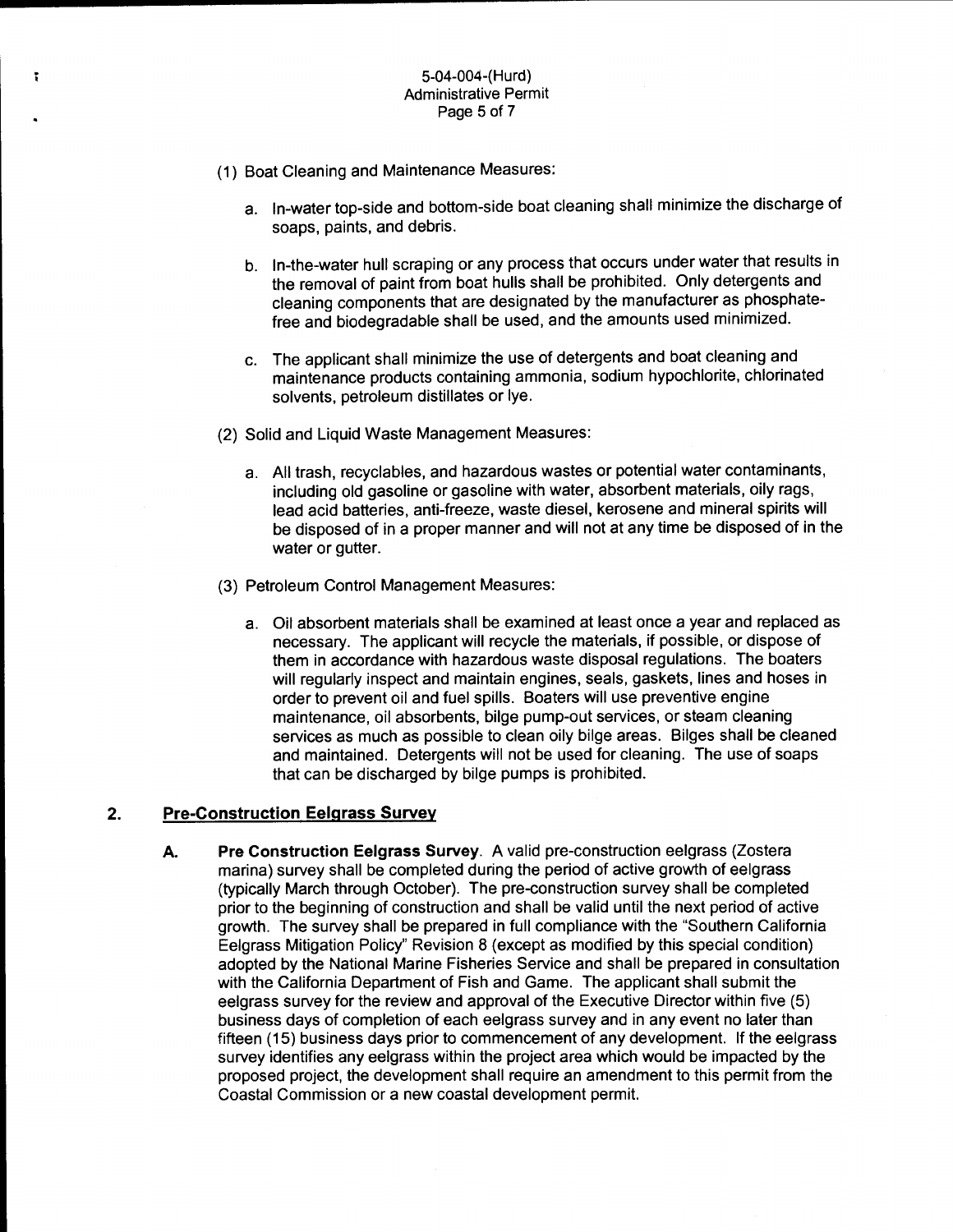#### 5-04-004-(Hurd) Administrative Permit Page 6 of 7

**B. Post Construction Eelgrass Survey.** If any eelgrass is identified in the project area by the survey required in subsection A of this condition above, within one month after the conclusion of construction, the applicant shall survey the project site to determine if any eelgrass was adversely impacted. The survey shall be prepared in full compliance with the "Southern California Eelgrass Mitigation Policy" Revision 8 (except as modified by this special condition) adopted by the National Marine Fisheries Service and shall be prepared in consultation with the California Department of Fish and Game. The applicant shall submit the post-construction eelgrass survey for the review and approval of the Executive Director within thirty (30) days after completion of the survey. If any eelgrass has been impacted, the applicant shall replace the impacted eelgrass at a minimum 1.2:1 ratio on-site, or at another location, in accordance with the Southern California Eelgrass Mitigation Policy. All impacts to eelgrass habitat shall be mitigated at a minimum ratio of 1.2:1 (mitigation:impact). The exceptions to the required 1.2:1 mitigation ratio found within SCEMP shall not apply. Implementation of mitigation shall require an amendment to this permit or a new coastal development permit unless the Executive Director determines that no amendment or new permit is required.

#### **3. Pre-construction Caulerpa Taxifolia Survey**

- **A.** Not earlier than 90 days nor later than 30 days prior to commencement or re-commencement of any development authorized under this coastal development permit (the "project"), the applicant shall undertake a survey of the project area and a buffer area at least 10 meters beyond the project area to determine the presence of the invasive alga Caulerpa taxifolia. The survey shall include a visual examination of the substrate.
- **B.** The survey protocol shall be prepared in consultation with the Regional Water Quality Control Board, the California Department of Fish and Game, and the National Marine Fisheries Service.
- C. Within five (5) business days of completion of the survey, the applicant shall submit the survey:
	- (1) for the review and approval of the Executive Director; and
	- (2) to the Surveillance Subcommittee of the Southern California Caulerpa Action Team (SCCAT). The SCCAT Surveillance Subcommittee may be contacted through William Paznokas, California Department of Fish & Game (858/467-4218) or Robert Hoffman, National Marine Fisheries Service {562/980-4043).
- **D.** If Caulerpa taxifolia is found within the project or buffer areas, the applicant shall not proceed with the project until 1) the applicant provides evidence to the Executive Director that all C. taxifolia discovered within the project and buffer area has been eliminated in a manner that complies with all applicable governmental approval requirements, including but not limited to those of the California Coastal Act, or 2) the applicant has revised the project to avoid any contact with C. taxifolia. No revisions to the project shall occur without a Coastal Commission approved amendment to this coastal development permit unless the Executive Director determines that no amendment is legally required.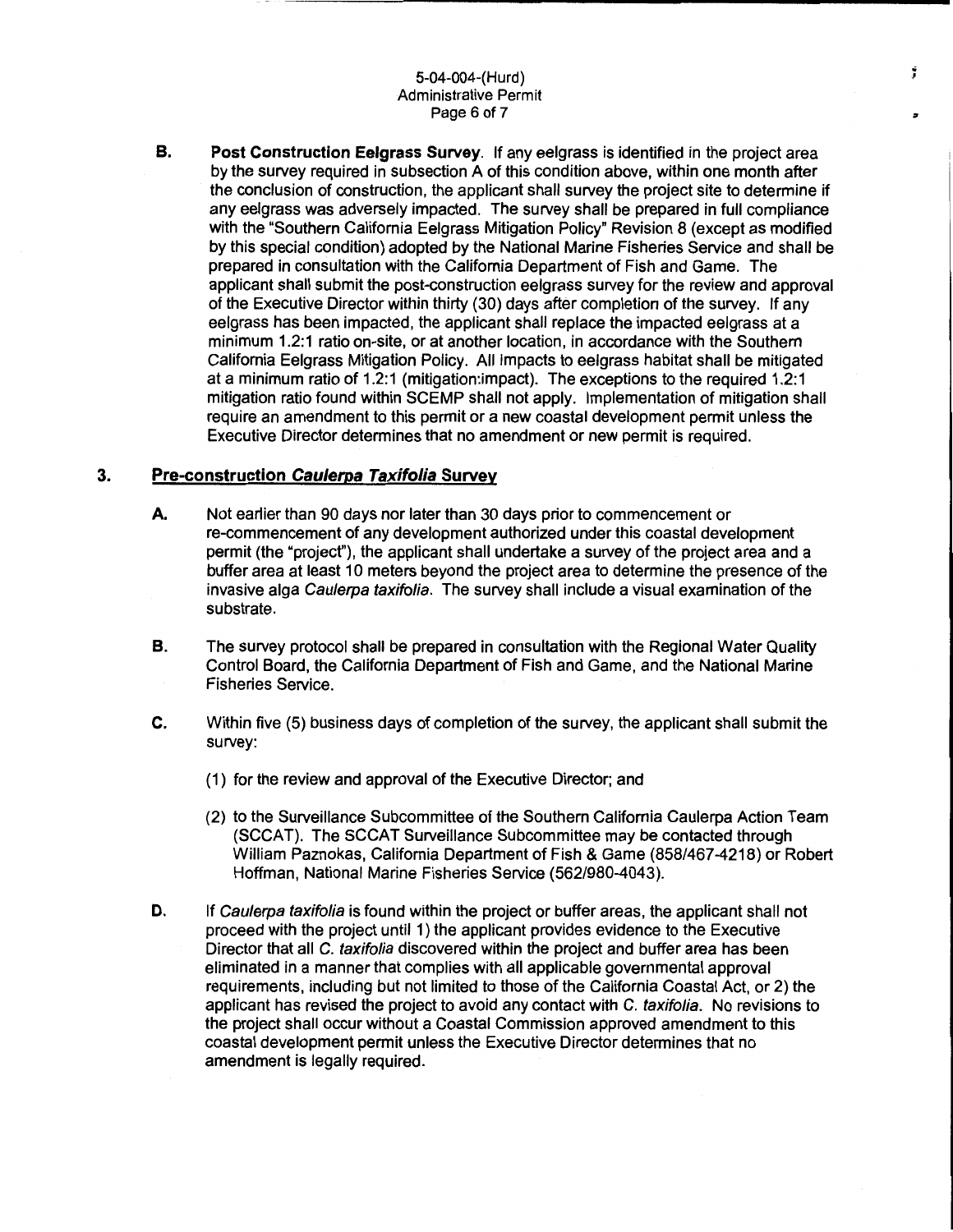#### 5-04-004-(Hurd) Administrative Permit Page 7 of 7

### **ACKNOWLEDGMENT OF PERMIT RECEIPT/ACCEPTANCE OF CONTENTS:**

1/We acknowledge that 1/we have received a copy of this permit and have accepted its contents including all conditions.

Applicant's Signature Date of Signing

 $\tilde{\mathbf{y}}$ 

H:\FSY\Staff Reports\Mar04\5-04-004-[Hurd]AP(NB)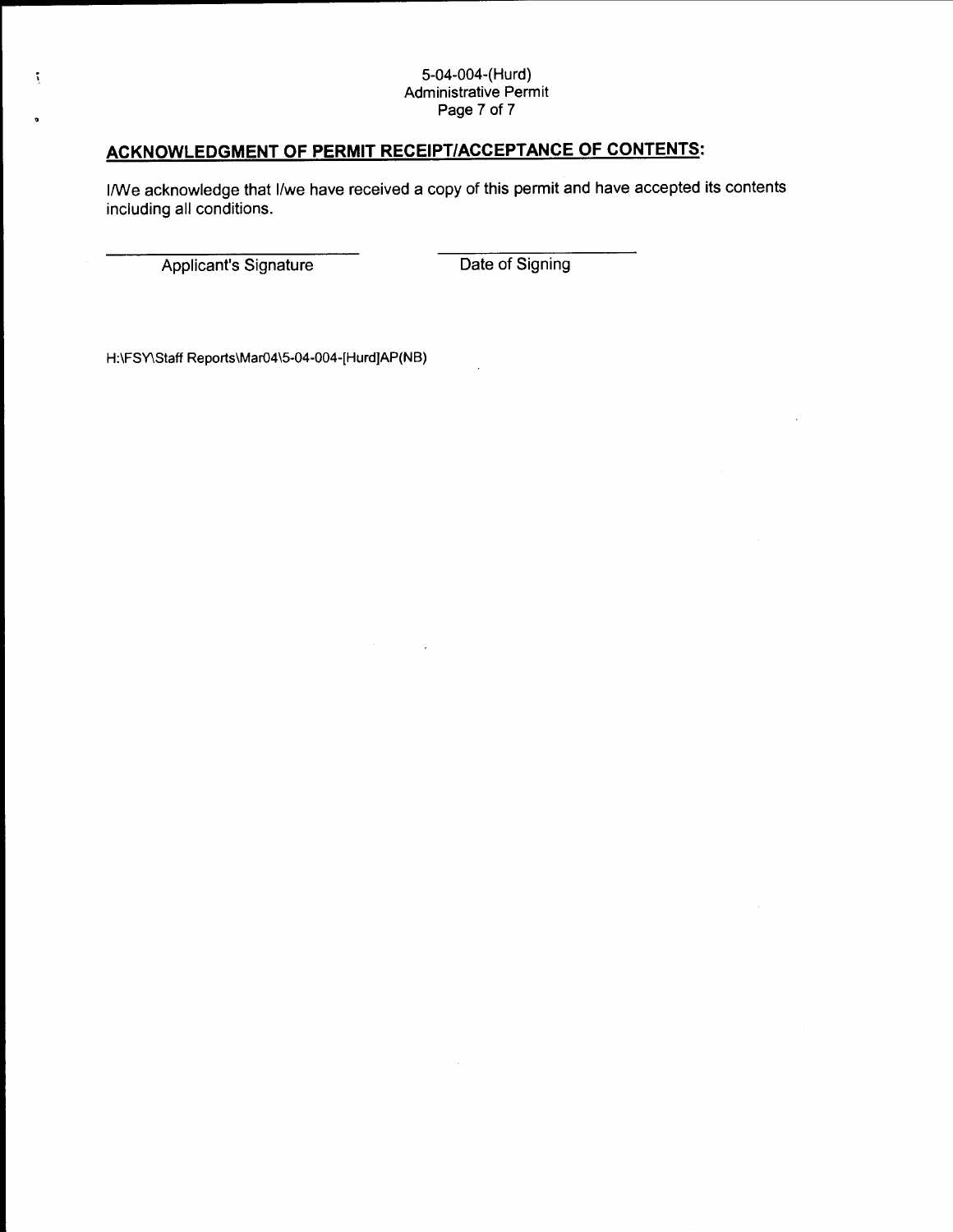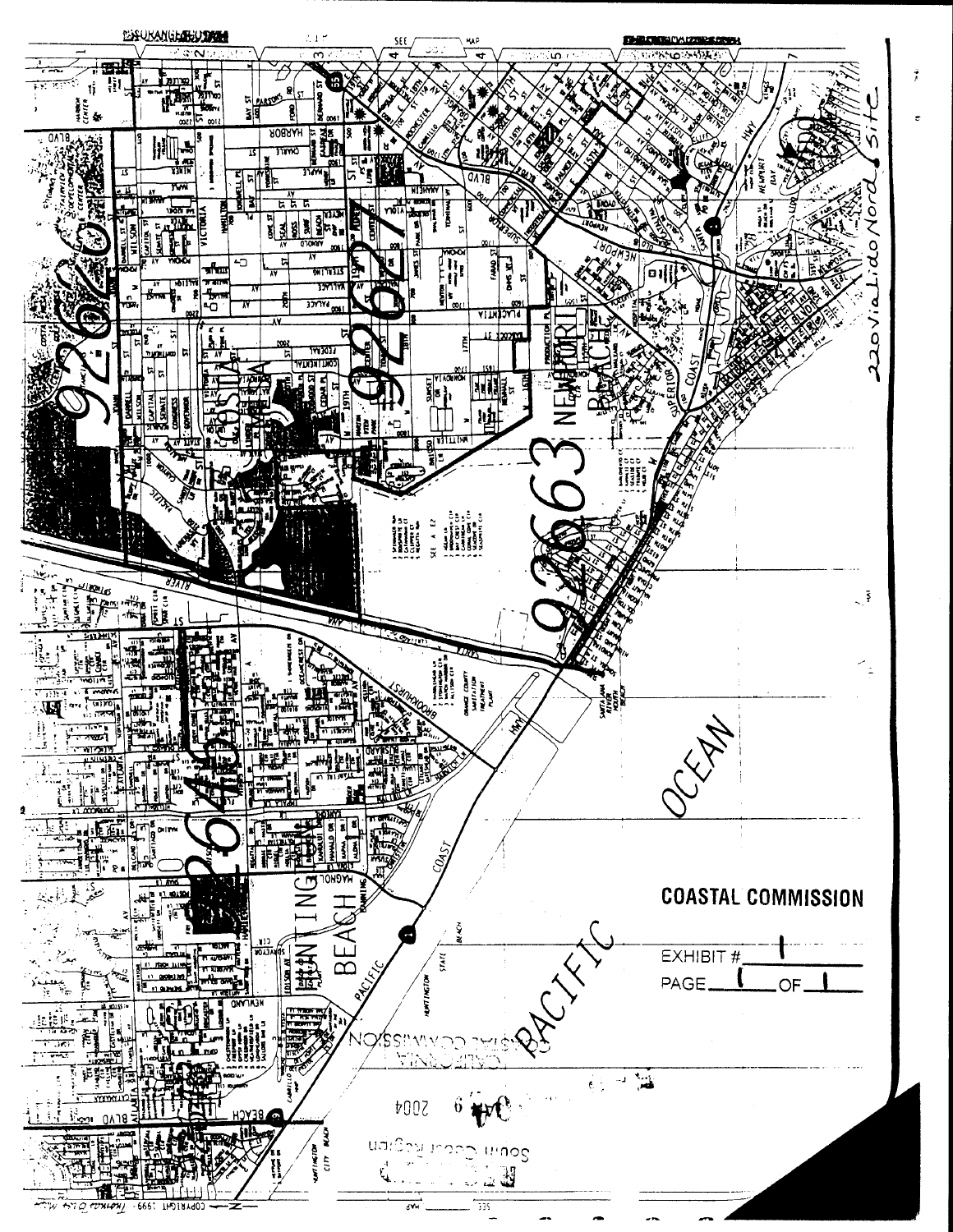

 $\ddot{ }$